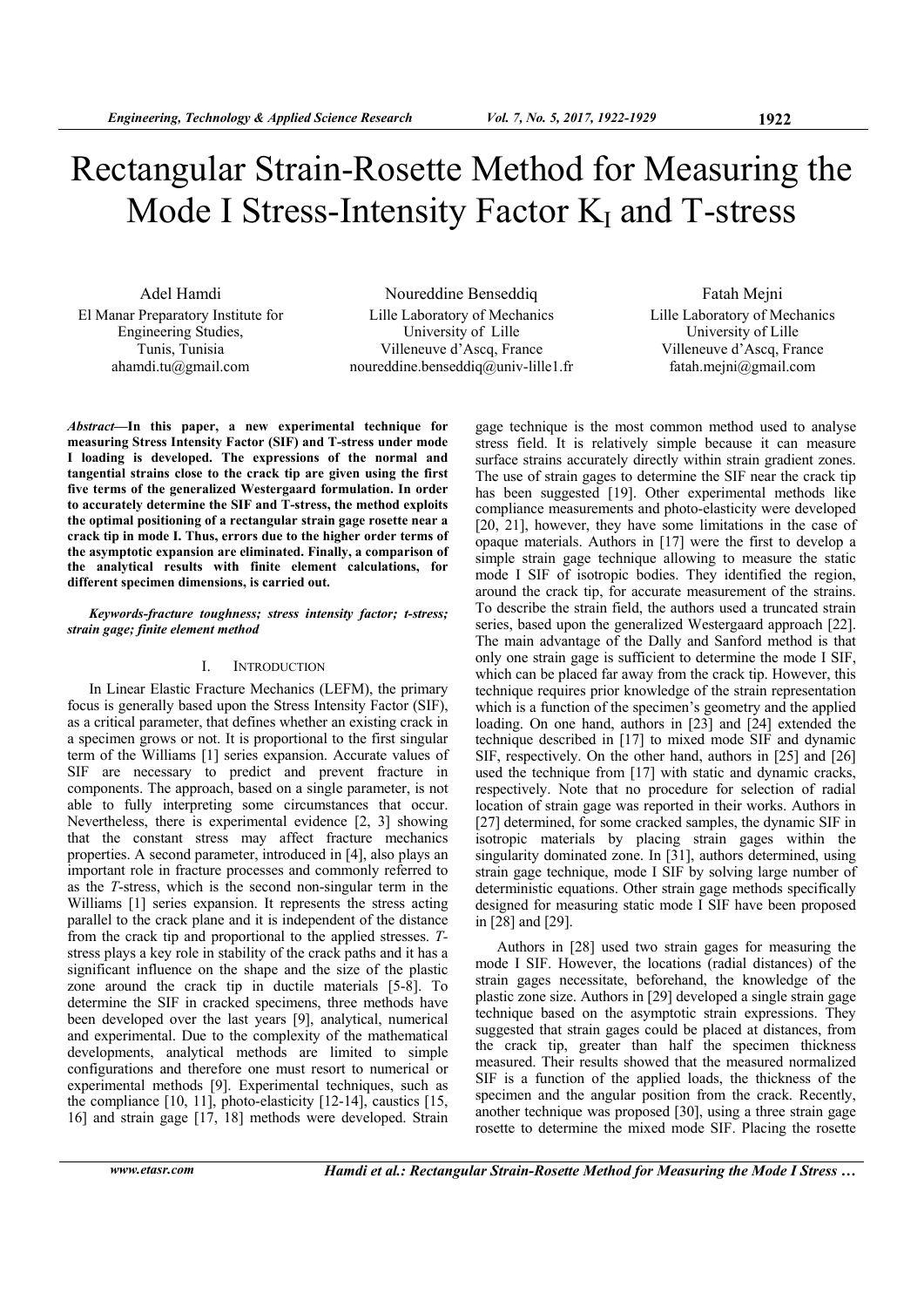near the crack tip but outside the plastic zone was suggested. One can conclude from the literature investigation that the single strain gage method [17] is widely used compared to other strain gage techniques. While some recommendations available for radial locations of strain gage were developed in [26, 28, 30]. Note that, in their works, also, no procedures were mentioned for determination of valid radial locations. The only attempts have been made by authors in [32-34] to determine the optimal radial locations using single and double strain gage cracked configurations. In fact, in their works, they [32, 33] presented a new methodology based upon the Finite Element Analysis (FEA), supported by theoretical foundations. Experimental validation of the methodology for determination of maximum permissible strain gage radial location is presented in [34]. To numerically and analytically determine the *T-*stress, different methods have been proposed in the literature for different types of specimens. Authors in [35, 36] showed that the sign and the magnitude of the *T*-stress substantially change the size and shape of the crack tip plastic zone. In [37, 38] authors showed that *T*-stress can be evaluated using a modified *J*-integral based on FEA. In [39] authors have studied the stress field around the crack front for a single edge specimen subjected to bending and tension to determine the *T*stress in a three-dimensional model. Similar investigation was conducted in [40] for center cracked plates. In [41] authors have evaluated elasto-dynamic *T*-stress by using the interaction integral from the boundary element solution. In [42] authors have developed a stress difference method to evaluate the *T*stress with a crack problem. Authors in [43] determined, using FEA, the *T*-stress and obtained stabilised *T*-stress distribution along ligament. Despite the importance of the *T*-stress, the experimental techniques, dealing with accurate measurement of *T*-stress are very limited in the literature. Inspired by the fact that Thermoelastic Stress Analysis (TSA) is an ideal technique for the determination of mode I, II and mixed SIF [44, 45], authors in [46] have developed a technique to determine the *T*stress and mixed-mode SIF from TSA images. Also, the same authors [47] developed a technique to determine the *T*-stress and mode I SIF from Digital Image Correlation (DIC). FE simulation was undertaken and good agreement between experimental and numerical results was found. They concluded that the technique is applicable for fatigue crack studies and *T*stress determinations. An extension was made [48] to the method described in [17] to calculate the mode I SIF and *T*stress. They used rectangular rosettes to evaluate the *T*-stress.

This work deals with the development of a new method for SIF and *T*-stress determination by using one or two rectangular rosettes. As a first step, the formulation of the normal strains, close to the crack tip, are given using the first five terms of the generalized Westergaard formulation [22]. Then, in a second step, these formulations are applied to analytically determine the optimum locations for the rectangular rosette to eliminate the errors due to higher order terms of the asymptotic expansion.

#### II. PROBLEM FORMULATION

In [17] was showed that the region around a crack tip (traction free crack faces) can be divided into three zones: very near field (zone I), near field (zone II) and far field (zone III) as

shown in Figure 1. Zone I is closed to the crack tip and the first singular term of the strain series is sufficient to represent the strain field. However, it is not a valid zone for accurate measurement of strains because the stress state is threedimensional [49] and the strain field is severely affected by the plasticity. Also, errors in measuring the position of the strain gage are excessive if they are located very close to the crack tip. Zone III is not either suitable for strain calculation because a large number of terms in the strain series is required to obtain accurate results. Therefore, it was identified [17] that the intermediate region (zone II) is favourable and optimum for accurate measurement of the strains. In this zone, a singular term and a small number of higher order terms correctly describe the strain field.



Fig. 1. Different regions around the crack tip.

## *A. Multi-term Representation of the Strain Field*

The equations of the near strain field are calculated using the generalized Westergaard approach [22]. Thus, the modified Airy stress function is given by:

$$
\varphi = \Re\left(\overline{Z}(z)\right) + y \Im\left(\overline{Z}(z)\right) + y \Im\left(\overline{Y}(z)\right) \tag{1}
$$

Where

$$
\frac{d\overline{Z}}{dz} = \overline{Z}, \ \frac{d\overline{Z}}{dz} = Z, \ \frac{d\overline{Y}}{dz} = Y \tag{2}
$$

and the complex analytic functions  $Z(z)$  and  $Y(z)$  are defined as:

$$
Z(z) = \sum_{n=0}^{N} A_n z^{n-\frac{1}{2}} = \frac{K_I}{\sqrt{2\pi z}} + \sum_{n=1}^{N} A_n z^{n-\frac{1}{2}}
$$
(3)  

$$
Y(z) = \sum_{n=0}^{M} B_n z^m = \frac{\sigma_{0x}}{2} + \sum_{n=0}^{M} B_n z^n
$$
(4)

$$
Y(z) = \sum_{m=0}^{m} B_m z^m = \frac{\sigma_{0x}}{2} + \sum_{m=1}^{m} B_m z^m
$$
 (4)

For a given problem, these series, in terms of the complex variable  $z = x + iy$ , contain an infinite number of coefficients  $(A_0, A_1, A_2, \ldots, A_\infty; B_0, B_1, B_2, \ldots, B_\infty)$  that can be determined using the boundary conditions. The stress components for the entire domain are represented in [17] as:

$$
\sigma_{xx} = \Re(Z) - y [\Im(Z') + \Im(Y')] + 2\Re(Y)
$$
  
\n
$$
\sigma_{yy} = \Re(Z) + y [\Im(Z') + \Im(Y')]
$$
(5)  
\n
$$
\tau_{xy} = -y [\Re(Z') + \Re(Y')] - \Im(Y)
$$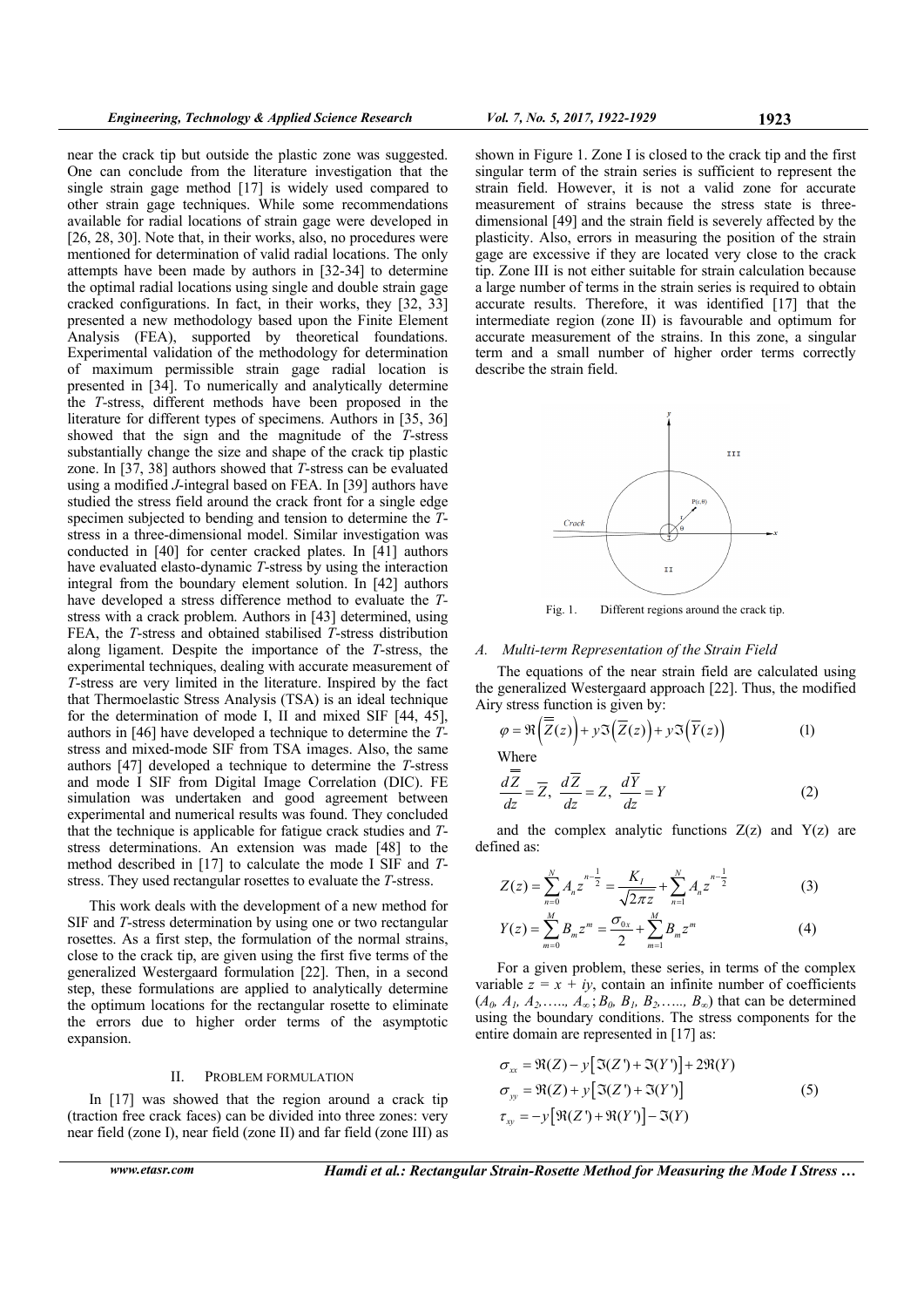By substituting (5) into the plane stress-strain relations:

$$
\varepsilon_{xx} = \frac{1}{E} \left( \sigma_{xx} - \nu \sigma_{yy} \right)
$$
  
\n
$$
\varepsilon_{yy} = \frac{1}{E} \left( \sigma_{yy} - \nu \sigma_{xx} \right)
$$
  
\n
$$
\gamma_{xy} = \frac{1}{\mu} \tau_{xy}
$$
\n(6)

one can obtain the following generalized equations of the strain field:

$$
E\varepsilon_{xx} = f_1 \Re(Z) - f_2 y [\Im(Z') + \Im(Y')] + 2\Re(Y)
$$
  
\n
$$
E\varepsilon_{yy} = f_1 \Re(Z) + f_2 y [\Im(Z') + \Im(Y')] - 2\nu \Re(Y)
$$
  
\n
$$
\mu \gamma_{xy} = -y [\Re(Z') + \Re(Y')] - \Im(Y)
$$
  
\nwhere  $f_1 = 1 - v$ ,  $f_2 = 1 + v$ .

The substitution of the complex functions  $Z(z)$  and  $Y(z)$ , from (3) and (4), gives an exact representation of the strain field, in the domain, with an infinite number of coefficients  $A_n$ and  $B<sub>m</sub>$ . It is assumed that the strain field in the zone II is sufficiently represented, by the five terms series,  $n = 0, 1, 2$  and  $m =0$ , 1, with the unknown coefficients  $A_0$ ,  $A_1$ ,  $A_2$ ,  $B_0$  and  $B_1$ . In this zone, the five terms representation of the strain field is expressed as:

$$
E\varepsilon_{xx} = \cos(\theta/2) \Big[ f_1 - f_2 \sin(\theta/2) \sin(3\theta/2) \Big] A_0 r^{-\frac{1}{2}}
$$
  
+  $2B_0 r^0 + \cos(\theta/2) \Big[ f_1 + f_2 \sin^2(\theta/2) \Big] A_1 r^{\frac{1}{2}} + 2 \cos(\theta) B_1$  (8)  
+  $\Big[ f_1 \cos(3\theta/2) - \frac{3}{2} f_2 \sin(\theta) \sin(\theta/2) \Big] A_2 r^{\frac{3}{2}} + O(r^2)$ 

$$
E\varepsilon_{yy} = \cos(\theta/2) \Big[ f_1 + f_2 \sin(\theta/2) \sin(3\theta/2) \Big] A_0 r^{-\frac{1}{2}} - 2\nu B_0 r^0
$$
  
+  $\cos(\theta/2) \Big[ f_1 - f_2 \sin^2(\theta/2) \Big] A_1 r^{\frac{1}{2}} - 2\nu \cos(\theta) B_1 r$  (9)  
+  $\Big[ f_1 \cos(3\theta/2) + \frac{3}{2} f_2 \sin(\theta) \sin(\theta/2) \Big] A_2 r^{\frac{3}{2}} + O(r^2)$   
 $E\gamma_{xy} = f_2 \sin(\theta) \Big[ \cos(3\theta/2) A_0 r^{-\frac{1}{2}} - \cos(\theta/2) A_1 r^{\frac{1}{2}}$  (10)

$$
-4B_1r - 3\cos(\theta/2) A_2r^{\frac{3}{2}} + O(r^2)
$$

In these equations,  $A_0$ ,  $A_1$ ,  $A_2$ ,  $B_0$  and  $B_1$  are determined using the specimen geometry and the boundary conditions. The coefficients  $A_0$  and  $B_0$  are proportional, under a mode I loading, to the SIF  $K_I$  and the *T*-stress, respectively:

$$
K_I = \sqrt{2\pi} A_0 \tag{11}
$$

$$
T = 2B_0 \tag{12}
$$

*B. Five-Term Strain Field Relative to a Rotated Coordinate System* 

The strains relative to a rotated coordinate system  $(\alpha, \beta)$ , with its origin at an arbitrary point  $P(r, \theta)$  as defined in Figure 2, are determined from the first strain invariant as:



Fig. 2. Strain gage location and orientation [17].

The complex form of the strain transformation equations is expressed as the following form:

$$
\varepsilon_{\beta\beta} - \varepsilon_{\alpha\alpha} + i\gamma_{\alpha\beta} = \left(\varepsilon_{\gamma\gamma} - \varepsilon_{\alpha\gamma} + i\gamma_{\gamma\gamma}\right) e^{2i\alpha} \tag{14}
$$

For an angle  $\alpha$  that coincides with  $\theta$ , substituting (7) into (14) leads to:

$$
E\varepsilon_{rr} = f_1 [\mathfrak{R}(Z) + \mathfrak{R}(Y)]
$$
  
-  $f_2 (y [\mathfrak{I}(Z') + \mathfrak{I}(Y')] - \mathfrak{R}(Y)) \cos(2\theta)$  (15)  
-  $f_2 (y [\mathfrak{R}(Z') + \mathfrak{R}(Y')] + \mathfrak{I}(Y)) \sin(2\theta)$ 

$$
E\varepsilon_{\theta\theta} = f_1 [\mathfrak{R}(Z) + \mathfrak{R}(Y)]
$$
  
+  $f_2 (y [\mathfrak{I}(Z') + \mathfrak{I}(Y')] - \mathfrak{R}(Y)) \cos(2\theta)$  (16)  
+  $f_2 (y [\mathfrak{R}(Z') + \mathfrak{R}(Y')] + \mathfrak{I}(Y)) \sin(2\theta)$ 

Replacing  $n = 0$ , 1, 2 and  $m = 0$ , 1 in (3) and (4) and substituting the results for the truncated series into (15) and (16) gives:

$$
E\varepsilon_{rr} = \left[ f_1 \cos\left(\frac{\theta}{2}\right) + \frac{1}{4} f_2 \left( \cos\left(\frac{\theta}{2}\right) - \cos\left(\frac{3\theta}{2}\right) \right) \right] A_0 r^{-\frac{1}{2}}
$$
  
+ 
$$
\left[ f_1 + f_2 \cos(2\theta) \right] B_0 r^0
$$
  
+ 
$$
\left[ f_1 \cos\left(\frac{\theta}{2}\right) - \frac{1}{4} f_2 \left( \cos\left(\frac{\theta}{2}\right) - \cos\left(\frac{5\theta}{2}\right) \right) \right] A_1 r^{\frac{1}{2}}
$$
  
+ 
$$
\left[ f_1 \cos(\theta) - \frac{1}{2} f_2 \left( \cos(\theta) - 3\cos(3\theta) \right) \right] B_1 r
$$
  
+ 
$$
\left[ f_1 \cos\left(\frac{3\theta}{2}\right) - \frac{3}{4} f_2 \left( \cos\left(\frac{3\theta}{2}\right) - \cos\left(\frac{7\theta}{2}\right) \right) \right] A_2 r^{\frac{3}{2}}
$$
  
+ 
$$
O(r^2)
$$

*www.etasr.com Hamdi et al.: Rectangular Strain-Rosette Method for Measuring the Mode I Stress …*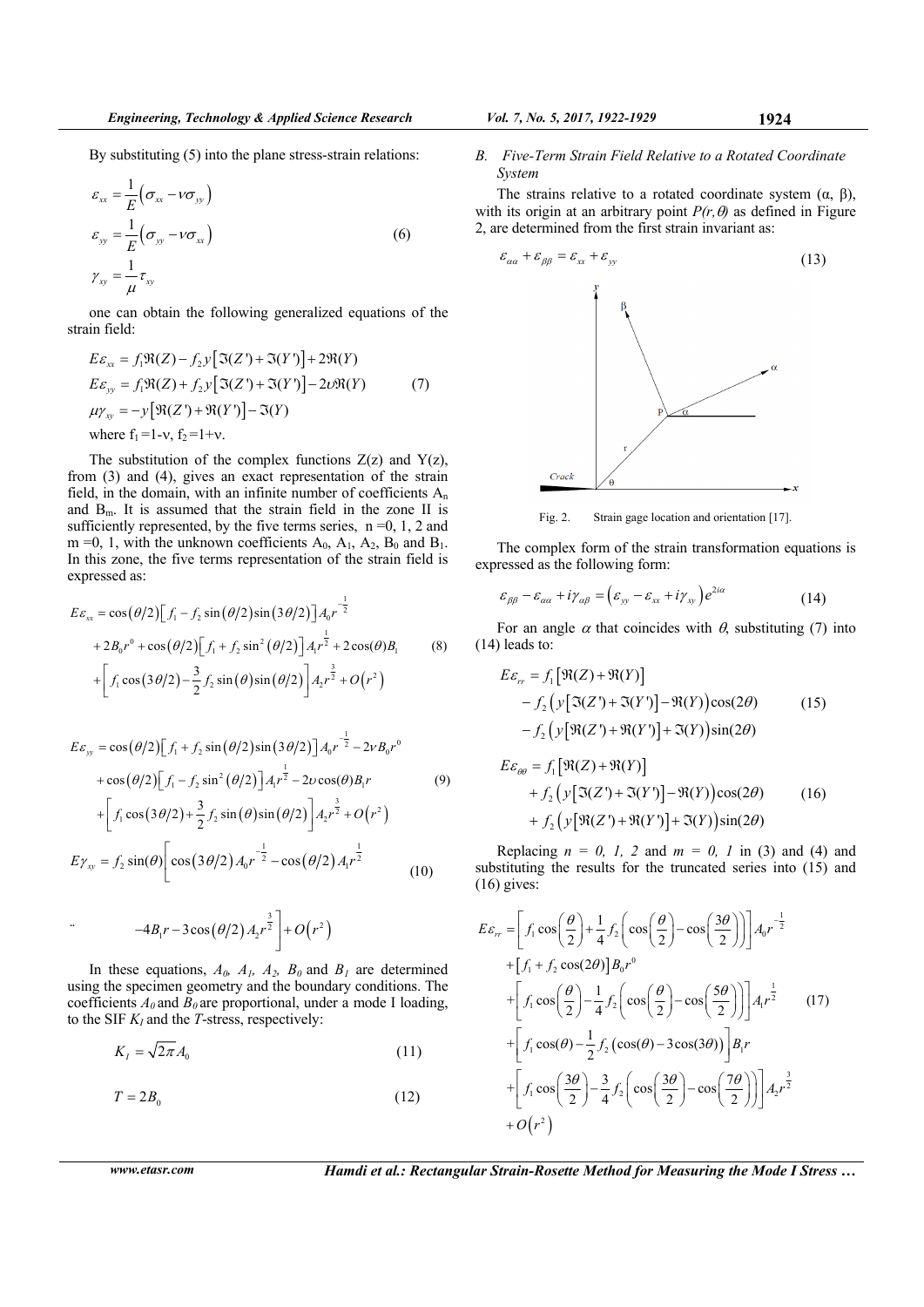$$
E\varepsilon_{\theta\theta} = \left[ f_1 \cos\left(\frac{\theta}{2}\right) - \frac{1}{4} f_2 \left( \cos\left(\frac{\theta}{2}\right) - \cos\left(\frac{3\theta}{2}\right) \right) \right] A_0 r^{-\frac{1}{2}}
$$
  
+ 
$$
\left[ f_1 - f_2 \cos(2\theta) \right] B_0 r^0
$$
  
+ 
$$
\left[ f_1 \cos\left(\frac{\theta}{2}\right) + \frac{1}{4} f_2 \left( \cos\left(\frac{\theta}{2}\right) - \cos\left(\frac{5\theta}{2}\right) \right) \right] A_1 r^{\frac{1}{2}}
$$
(18)  
+ 
$$
\left[ f_1 \cos(\theta) + \frac{1}{2} f_2 \left( \cos(\theta) - 3\cos(3\theta) \right) \right] B_1 r
$$
  
+ 
$$
\left[ f_1 \cos\left(\frac{3\theta}{2}\right) + \frac{3}{4} f_2 \left( \cos\left(\frac{3\theta}{2}\right) - \cos\left(\frac{7\theta}{2}\right) \right) \right] A_2 r^{\frac{3}{2}}
$$
  
+ 
$$
O(r^2)
$$

#### *C. Rectangular Strain-rosette Location and Orientation*

Note that it is possible to obtain the data necessary to determine  $K_I$  and *T*-stress by using single or two rectangular rosettes placed in zone II. Equations (17) and (18) are used to determine an optimal location of the rosette capable to eliminate some higher order terms. Indeed, two approaches will be described herein to illustrate the procedure: 1) the single rosette is used to provide the data necessary to evaluate  $K_I$  with a three term solution and *T-*stress with a two term solution; 2) the two rosettes are used to provide the data necessary to evaluate  $K_I$  and *T*-stress with a four term solution. Each of these two approaches will be developed below as an individual case.

#### *C.1. Case I: Single Rectangular Rosette*

# $\bullet$  *K<sub>I</sub>* determination with three term solution

The singular term  $A_0$  can be calculated along any direction  $\theta$ , where the constant term  $B_0$  vanishes or can be set to zero by superposing  $\varepsilon_{rr}$  with an appropriate fraction of  $\varepsilon_{\theta\theta}$ . Using (17) and (18), it is evident that the constant  $B_0$  will vanish if:

$$
\frac{E}{f_1 f_2} ([f_1 - f_2 \cos(2\theta)] \varepsilon_{rr} - [f_1 + f_2 \cos(2\theta)] \varepsilon_{\theta\theta}) =
$$
\n
$$
-2 \cos^3 (\theta/2) [1 - 8 \sin^2 (\theta/2)] A_0 r^{-\frac{1}{2}}
$$
\n
$$
-2 \cos^3 (\theta/2) [1 - 4 \sin^2 (\theta/2)] A_1 r^{\frac{1}{2}} - 4 \sin(\theta) \sin(2\theta) B_1 r
$$
\n
$$
-2 \cos^3 (\theta/2) [4 \sin^2 (\theta) - 12 \sin^2 (\theta/2) + 1] A_2 r^{\frac{3}{2}} + O(r^2)
$$
\n(19)

Considering (19), note that the term A1 can be eliminated if:

$$
\theta = \pm \frac{\pi}{3} \tag{20}
$$

When substituting (20) into (19), one can obtain the following relation:

$$
E\left[\frac{\varepsilon_{rr} - \varepsilon_{\theta\theta}}{f_2} + \frac{\varepsilon_{rr} + \varepsilon_{\theta\theta}}{2f_1}\right] =
$$
\n
$$
\frac{3\sqrt{3}}{4}A_0r^{-\frac{1}{2}} - 3B_1r - \frac{3\sqrt{3}}{4}A_2r^{\frac{3}{2}} + O(r^2)
$$
\n(21)

$$
Vol. 7, No. 5, 2017, 1922-1929
$$

This result indicates that a single two element rectangular rosette can provide the necessary data to calculate the *KI*, with a three term solution, if  $\theta$  is selected as (20). Substituting (11) into (21), the expression of  $K_I$  can be written as:

$$
K_{I} \approx \frac{2\sqrt{2\pi r}E\left[(2\kappa+1)\varepsilon_{rr} - (2\kappa-1)\varepsilon_{\theta\theta}\right]}{3\sqrt{3}f_{1}}
$$
\nwhere\n
$$
\kappa = \frac{f_{1}}{f_{2}} = \frac{1-\nu}{1+\nu}
$$
\n(22)

Whatever the type of used material, (22) represents the relation between  $K_I$  and the normal strains  $\varepsilon_{rr}$  and  $\varepsilon_{\theta\theta}$ . It can be measured using two elements of a rectangular rosette, placed in zone II, along a radial line drawn from the crack tip  $\theta = \pm 60^{\circ}$ . For example, when considering an aluminium specimen with  $v = 1/3$ , the substitution of  $f_1 = 2/3$  and  $\kappa = 1/2$  into (22) gives:

$$
K_{I} \approx \frac{2\sqrt{2\pi r}E\varepsilon_{rr}}{\sqrt{3}}
$$
 (23)

One can notice from (23) that, for an aluminium material, a single strain gage is sufficient to provide the data necessary to evaluate  $K_I$  value. Note that  $(23)$  is the first formula proposed by authors in [17].

## *T-*stress determination with two term solution

Generally, the advantage to use a two strain gage rosettes is to providing the first two terms of the asymptotic expansion. Therefore, it is possible to obtain the necessary data to determine the *T*-stress, from a two-term representation, by using the same rectangular rosette placed in zone II along  $\theta = \pm$  $\pi/3$ . It is clear that (17) and (18) subjected to the restriction of (20), respectively, lead to:

$$
E\varepsilon_r = \frac{\sqrt{3}}{8} \left( 4f_1 + f_2 \right) A_0 r^{-\frac{1}{2}} + \frac{1}{2} \left( 2f_1 - f_2 \right) B_0 r^0
$$
  
+ 
$$
\frac{\sqrt{3}}{4} \left( 2f_1 - f_2 \right) A_1 r^{\frac{1}{2}} + \frac{1}{4} \left( 2f_1 - 7f_2 \right) B_1 r
$$
 (24)  
- 
$$
\frac{3\sqrt{3}}{8} A_1 r^{\frac{3}{2}} + O(r^2)
$$

 $(r^2)$ 

$$
E\varepsilon_{\theta\theta} = \frac{\sqrt{3}}{8} \left( 4f_1 - f_2 \right) A_0 r^{-\frac{1}{2}} + \frac{1}{2} \left( 2f_1 + f_2 \right) B_0 r^0
$$
  
+ 
$$
\frac{\sqrt{3}}{4} \left( 2f_1 + f_2 \right) A_1 r^{\frac{1}{2}} + \frac{1}{4} \left( 2f_1 + 7f_2 \right) B_1 r
$$

$$
+ \frac{3\sqrt{3}}{8} A_1 r^{\frac{3}{2}} + O\left(r^2\right)
$$
(25)

If (24) and (25) are truncated after the first two terms, their resolutions directly provide the expressions of  $K_I$  and  $T$ -stress. In this context, it is important to mention that  $K_I$  is determined from a three term representation because the coefficients associated to  $B_0$  and  $A_1$  are proportional with a same factor of proportionality. Therefore, the elimination of one of these two terms leads necessarily to the elimination of the other one. If

*www.etasr.com Hamdi et al.: Rectangular Strain-Rosette Method for Measuring the Mode I Stress …*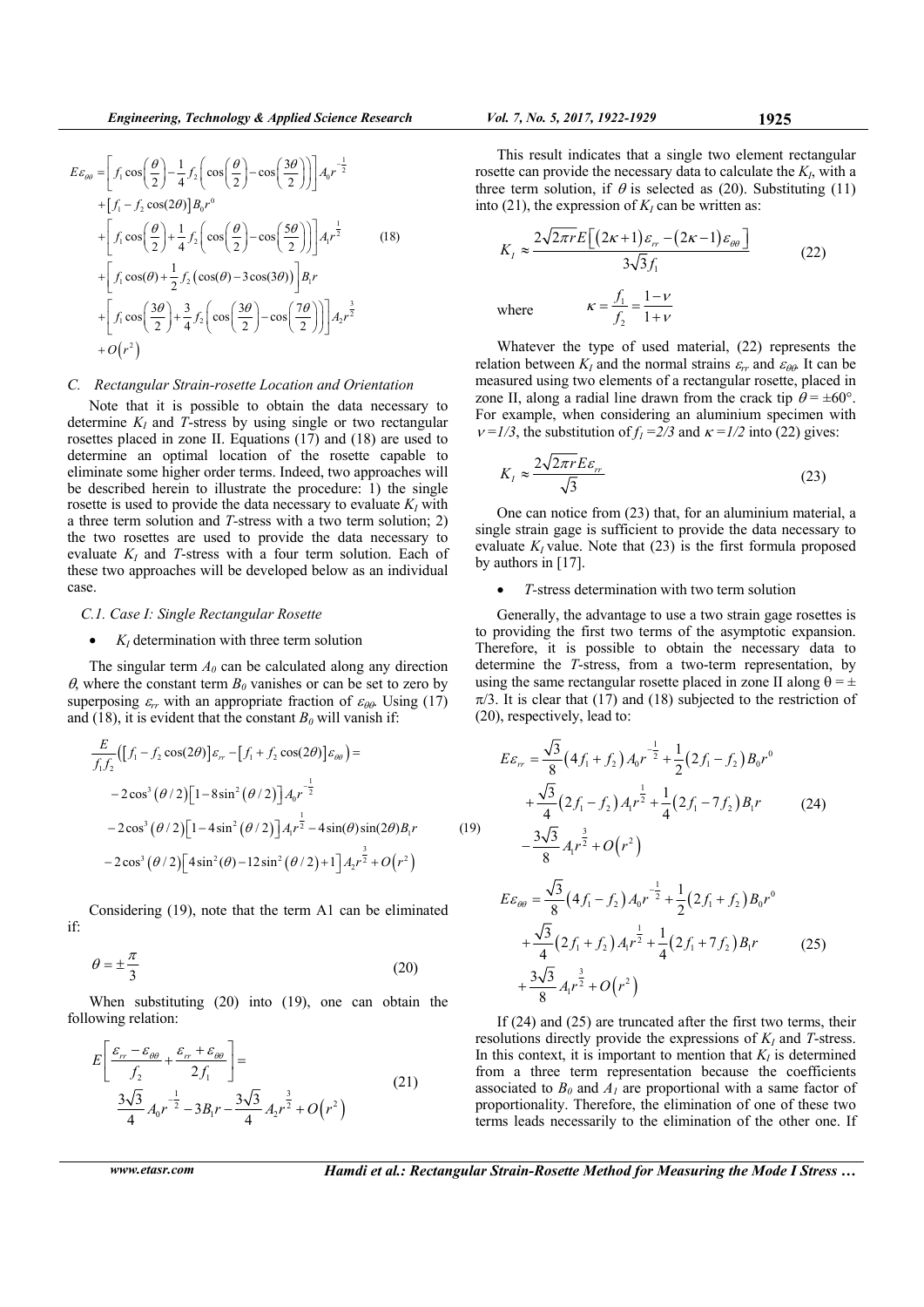*q*

we use a two term description of the strain field around the crack tip, the natural elimination of  $A_0$  along the considered direction can be exploited to determine the *T-*stress. Now, considering (24) and (25), it is evident that the dominant term  $A_0$  vanishes if:

$$
\frac{E}{f_1 f_2} \Big[ \left( 4f_1 - f_2 \right) \varepsilon_{rr} - \left( 4f_1 + f_2 \right) \varepsilon_{\theta\theta} \Big] \n= -6B_0 r^0 - 3\sqrt{3}A_1 r^{\frac{1}{2}} \n-15B_1 r - 3\sqrt{3}A_2 r^{\frac{3}{2}} + O(r^2)
$$
\n(26)

This result indicates that the same rectangular rosette, used to calculate  $K_I$ , can be employed also to provide the data necessary to determine the *T-*stress from a two term representation. Substituting (12) into (26), the expression of the T-stress becomes:

$$
T \approx -\frac{E\left[\left(4\kappa - 1\right)\varepsilon_{rr} - \left(4\kappa + 1\right)\varepsilon_{\theta\theta}\right]}{3f_1} \tag{27}
$$

For example, when considering again the aluminium material with  $v = 1/3$ , the substitution of  $f_1 = 2/3$  and  $\kappa = 1/2$ into (27) gives:

$$
T \approx -\frac{E(\varepsilon_{rr} - 3\varepsilon_{\theta\theta})}{2} \tag{28}
$$

The expressions (22) and (27) indicate that, when a rectangular rosette is placed in zone II along  $\theta = \pm 60^{\circ}$ , the measured strains  $\varepsilon_{rr}$  and  $\varepsilon_{\theta\theta}$  allow to get the data necessary to evaluate  $K_I$  and *T*-stress from a representation with three and two terms, respectively.

# *C.2. Case II: Two rectangular rosettes*

## $K_I$  determination with four term solution

It is possible to obtain the data necessary to determine the  $K_I$  value, from a four term representation, using two rectangular strain rosettes placed in two discrete locations in zone II with the same value of  $\theta = \pm 60^{\circ}$ . The four strain gage measurements,  $\varepsilon_{rrA}$ ,  $\varepsilon_{\theta\theta A}$ ,  $\varepsilon_{rrB}$ ,  $\varepsilon_{\theta\theta B}$ , and their respective positions  $r_A$ ,  $r_B$  and  $\theta_A = \theta_B$  are used to solve (21) for  $A_0$  and  $B_1$ . Thus, when solving (21), for  $A_0$  (or  $K_I$ ) and  $B_I$ , using data obtained from rosettes  $R_A$  and  $R_B$ , one can write:

$$
K_{1} \approx \frac{2E\sqrt{2\pi r_{A}}\left[\left(2\kappa+1\right)\left(\varepsilon_{r_{A}}-q\varepsilon_{r_{B}}\right)-\left(2\kappa-1\right)\left(\varepsilon_{\theta\theta_{A}}-q\varepsilon_{\theta\theta_{B}}\right)\right]}{3\sqrt{3}f_{1}\left(1-q^{\frac{3}{2}}\right)} \tag{29}
$$
\n
$$
B_{1} \approx \frac{E\left[\left(2\kappa+1\right)\left(q^{\frac{1}{2}}\varepsilon_{r_{A}}-\varepsilon_{r_{B}}\right)-\left(2\kappa-1\right)\left(q^{\frac{1}{2}}\varepsilon_{\theta\theta_{A}}-\varepsilon_{\theta\theta_{B}}\right)\right]}{6f_{1}r_{B}\left(1-q^{\frac{3}{2}}\right)} \tag{30}
$$

where  $r_A = qr_B$ . Equations (29) and (30) can be rewritten as the following form:

*www.etasr.com Hamdi et al.: Rectangular Strain-Rosette Method for Measuring the Mode I Stress …* 

$$
B_1 \approx \frac{\sqrt{3}\left(q^{\frac{1}{2}}K_{I_A} - K_{I_B}\right)}{4\sqrt{2\pi q}\left(1 - q^{\frac{3}{2}}\right)r_B^{\frac{3}{2}}}
$$
(32)

where  $K_{IA}$  and  $K_{IB}$  are calculated from (22).

These are the SIF evaluated, by the data of *RA* and *RB*, respectively, using a three term approach. To bring out the simplicity of our approach, consider again the aluminium specimen ( $v = 1/3$ ,  $f_1 = 2/3$  and  $\kappa = 1/2$ ). Equations (31) and (32) become:

$$
K_{I} \approx \frac{2E\sqrt{2\pi r_{A}}\left(\varepsilon_{r_{A}} - q\varepsilon_{r_{B}}\right)}{\sqrt{3}\left(1 - q^{\frac{3}{2}}\right)}
$$
(33)

$$
B_1 \approx \frac{E\left(q^{\frac{1}{2}}\varepsilon_{r_A} - \varepsilon_{r_B}\right)}{2r_B\left(1 - q^{\frac{3}{2}}\right)}
$$
(34)

It is clearly shown from (33) and (34) that, in this case, two strain gages are sufficient to evaluate  $K_I$  and  $B_I$  values. Note that (33) is the second formula proposed in [17], the authors of which used two strain gages, to determine the  $K_I$  value for an aluminium specimen.

## *T-*stress determination with four-term solution

Using the same data obtained with the rosettes  $R_A$  and  $R_B$ and solving (26), for  $B_0$  or *T*-stress, gives:

$$
T \approx -\frac{E\left[\left(4\kappa - 1\right)\left(\varepsilon_{r_{A}} - q^{\frac{1}{2}}\varepsilon_{r_{B}}\right) - \left(4\kappa + 1\right)\left(\varepsilon_{\theta\theta_{A}} - q^{\frac{1}{2}}\varepsilon_{\theta\theta_{B}}\right)\right]}{3f_{1}\left(1 - q^{\frac{1}{2}}\right)} \tag{35}
$$

$$
+ 5q^{\frac{1}{2}}r_{B}B_{1}
$$

where the expression of  $B<sub>l</sub>$  is given in(30) and (32). Note that for  $B_1 = 0$ , the expression in (35) leads to the *T*-stress expression for a three term representation. Equation (37) can be rewritten as follows:

$$
T \approx \frac{T_A - q^{\frac{1}{2}} T_B}{1 - q^{\frac{1}{2}}} + \frac{5\sqrt{3} \left( q^{\frac{1}{2}} K_{I_A} - K_{I_B} \right)}{4\sqrt{2\pi r_B} \left( 1 - q^{\frac{3}{2}} \right)}
$$
(36)

where  $T_A$  and  $T_B$  are obtained from (27). These are the  $T$ stresses evaluated by the data, provided by  $R_A$  and  $R_B$ , respectively, with a two term approach.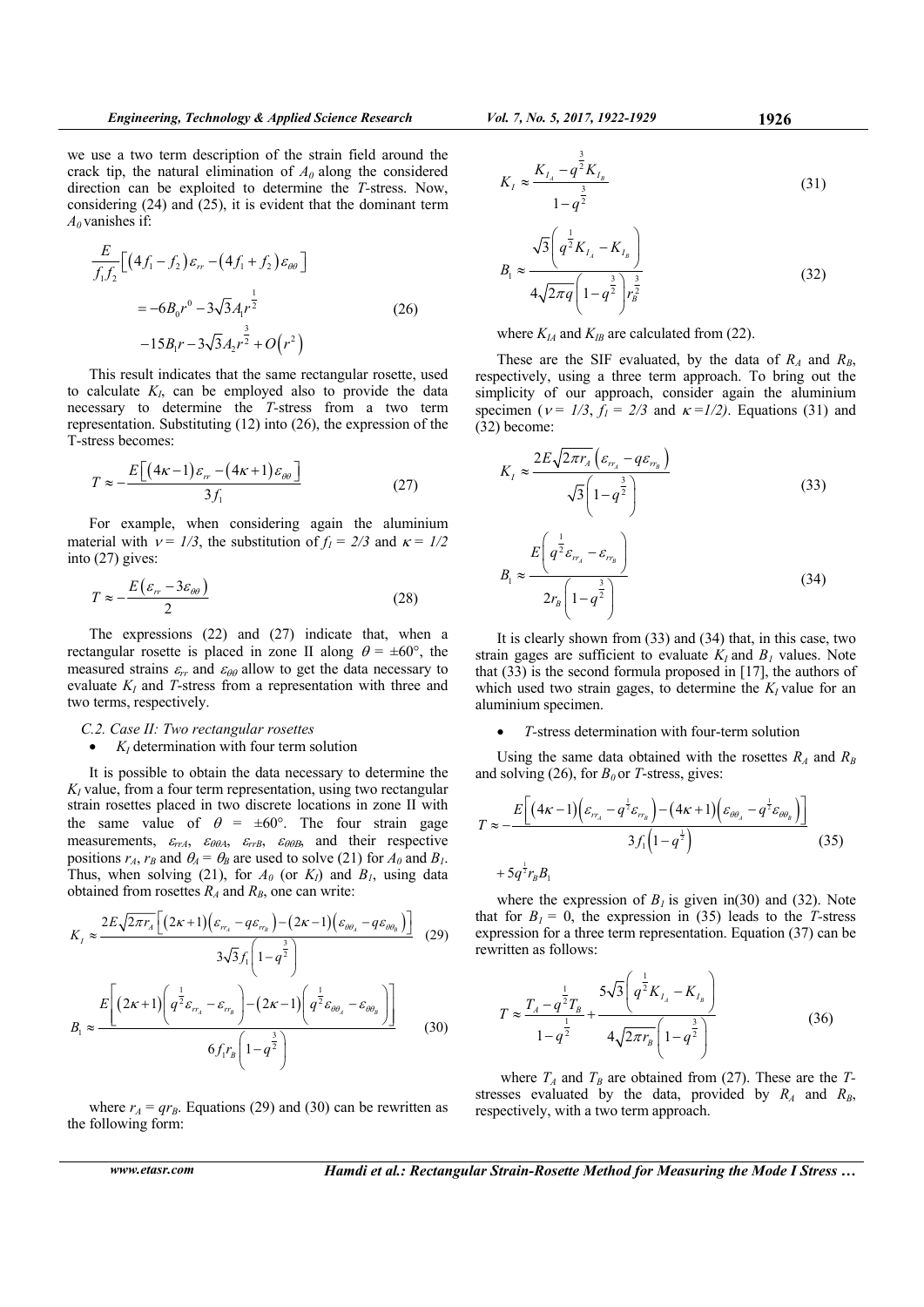Again, when considering the aluminium material ( $v = \frac{1}{3}$ ,  $f_1 = 2/3$  and  $\kappa = 1/2$ , (36) can be expressed as:

$$
T \approx -\frac{E}{2} \left[ \frac{\varepsilon_{r_{\alpha}} - q^{\frac{1}{2}} \varepsilon_{r_{\beta}} - 3 \left( \varepsilon_{\omega_{\alpha}} - q^{\frac{1}{2}} \varepsilon_{\omega_{\beta}} \right)}{1 - q^{\frac{1}{2}}} - \frac{5q^{\frac{1}{2}} \left( q^{\frac{1}{2}} \varepsilon_{r_{\alpha}} - \varepsilon_{r_{\beta}} \right)}{1 - q^{\frac{3}{2}}} \right]
$$
(37)

Finite element analysis

Based upon the stress and rectangular strain rosette methods described above, we used the FEA with ANSYS software to determine the SIF  $K_I$  and the *T-stress* under mode I loading.

#### *D. Finite element model*

The standard test using a Central Cracked Plate (CCP) specimen is shown in Figure 3. Also, we have reported in the same figure the dimensions of the sample. The thickness is 6 mm in a plane strain state. The width of all samples is maintained at  $w = 50$  mm, while, the length of the crack is variable. For the calculations, the values of a/w are taken equal to 0.2, 0.3 and 0.4. Due to the symmetry, only one half of the CCP specimen is considered. In the crack tip region, 24 rows of elements were used. Each row consists of iso-parametric quadratic triangular mesh with 0.05 mm size. A square root singularity in the stress/strain field was produced at the crack tip by considering quarter point scaling between the circumferential rows of nodes surrounding this region (Figure 4). The specimen's material is the aluminum T6- 6082 with the mechanical properties:  $E = 75000 \text{ MPa}$ ,  $v = 0.33$  and  $K_{IC} = 29$  $MPa.m^{1/2}$ .



Fig. 3. Plate specimen with central crack under uniaxial tension.



Fig. 4. Singular elements around the crack tip.

*www.etasr.com Hamdi et al.: Rectangular Strain-Rosette Method for Measuring the Mode I Stress …* 

#### *E. Results and discussion*

We calculated the SIF obtained by placing the gages at different radii from 2 mm to 42 mm. The obtained results of the SIF  $K_I$  are shown in Figure 5. However, when using two rosettes,  $K<sub>I</sub>$  is very stable regardless of the gage position in zone II [17]; i.e. for  $a/w = 0.2$  the distance is less than 16 mm and for important ratios of a/w, the distance is up to 30 mm. This result is in good agreement with the theory findings because the order of the asymptotic expansion in the case of two gages is higher. These results are compared to those obtained with the displacement method implemented in the FE software that we used. Figure 6 shows the variation of the Tstress as a function of the rectangular rosettes position with respect to the crack tip. The results are compared to those obtained by the stress method proposed in [43],  $T = \sigma_{xx} - \sigma_{yy}$ for  $\theta = 0$ , for the three ratios a/w (0.2, 0.3 and 0.4). One can observe that the use of a single rosette requires a position close to the crack tip, where the stress field is very unstable. However, when the order of the asymptotic expansion is equal to 2 (case of two rectangular rosettes), the results become in good agreement with those of the stress method. Otherwise, singular elements in the FE calculations allow to a better approximation of the stress field near the crack tip. Thereby our results in terms of T-stress, obtained with the stress method, are very stable compared to those of the literature.

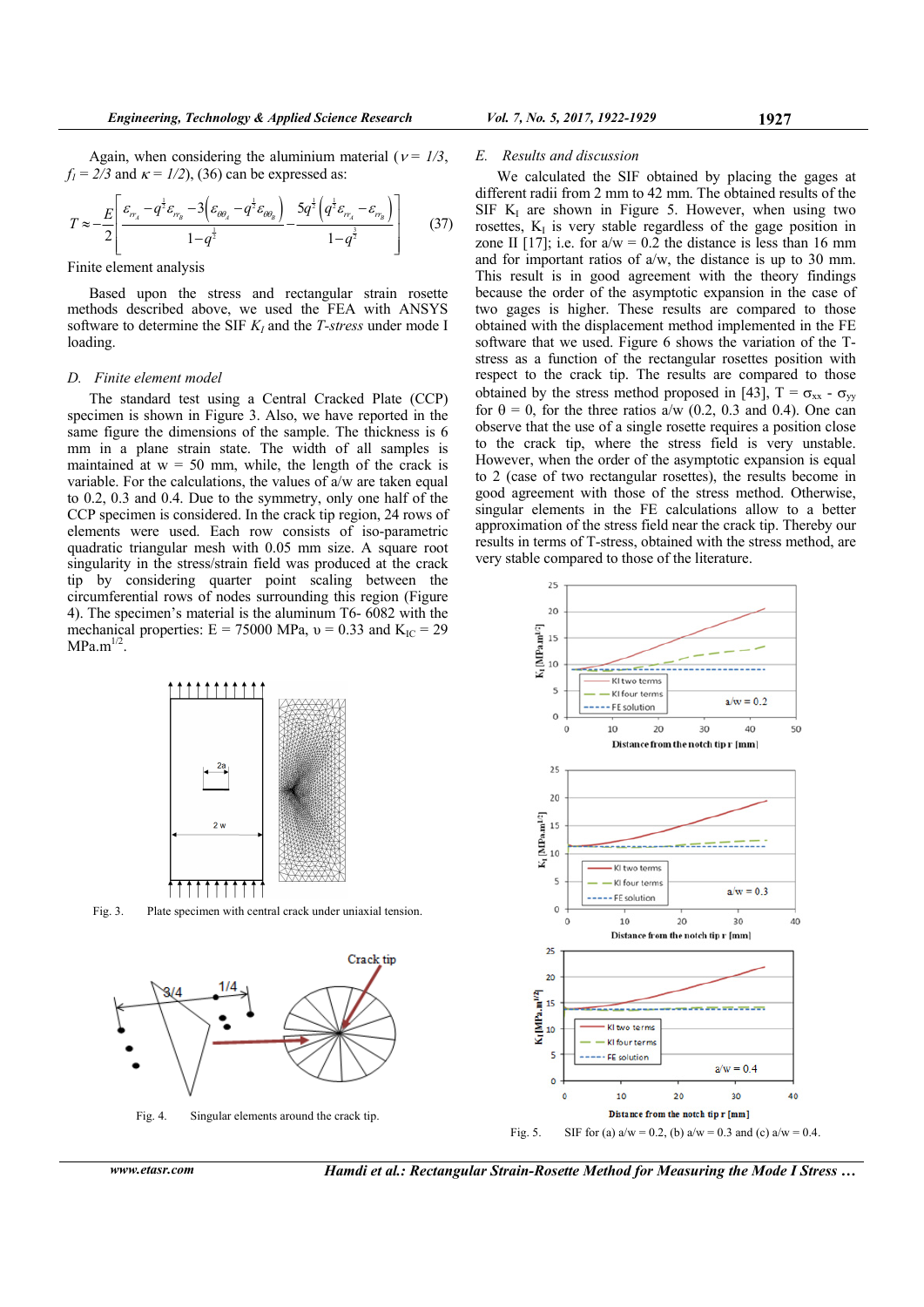#### III. CONCLUSION

In this paper we have proposed a simple method for determining the mode I SIF  $(K_I)$  and *T*-stress using one or two strain gage rosettes. A five term solution was derived from the generalized Westergaard stress functions in order to give an experimental approach for measuring  $K_I$  and *T*-stress. In fact, the use of one or two strain gage rosettes, placed in an only one orientation, is an important property of this method. Two specific cases were considered in reducing the five term theory to a simple and practical approach. We have shown, on the one hand, that a single rectangular rosette with suitable placement and orientation can be used to provide measurement of  $K_I$  and *T-*stress while accounting for the effect of some higher order terms. On the other hand, two strain gage rosettes placed in two discrete positions with the same orientation are capable to provide the information necessary to evaluate  $K_I$  and *T*-stress from a four term representation.



Fig. 6. T-Stress for (a)  $a/w = 0.2$ , (b)  $a/w = 0.3$  and (c)  $a/w = 0.4$ .

## **REFERENCES**

- [1] M. L. Williams, "On the stress distribution at the base of a stationary crack", Journal of Applied Mechanics, No. 24, pp. 109-114, 1957
- [2] D. E. Richardson, J. G. Goree, "Experimental Veri\_cation of a New Two-parameter Fracture Mode", Fracture mechanics: twenty-third Symposium, ASTM STP 1189, pp. 738-750, 1993
- [3] Y. J Chao, S. Liu, B. J. Broviak, "Brittle Fracture: Variation of Fracture Toughness with Constraint and Crack Curving Under Mode I Conditions", Experimental Mechanics, Vol 41, No. 3, pp. 232-241, 2001
- [4] G. R. Irwin, "Discussion of the Dynamic Stress Distribution Surrounding a Running Crack – A Photoelastic Analysis", Proceedings of the Society for Experimental Stress Analysis, Vol. 16, No. 1, pp. 93- 96, 1958
- [5] N. Fleck, "Finite element analysis of plasticity-induced crack closure under plane strain conditions", Engineering Fracture Mechanics, Vol. 25, No. 4, pp. 441-449, 1986
- [6] B. Cotterell, J. R. Rice, "Slightly curved or kinked cracks", International Journal of Fracture, Vol. 16, No. 2, pp. 155-169, 1980
- [7] N. A. Fleck, J. W. Hutchinson, Z. Suo, "Crack path selection in a brittle adhesive layer", International Journal of Solids and Structures, Vol. 27, No. 13, pp. 1683-1703, 1991
- [8] J.S. Langer, A.E. Lobkovsky, "Critical examination of cohesive-zone models in the theory of dynamic fracture", Journal of the Mechanics and Physics of Solids, Vol. 46, No. 9, pp. 1521-1556, 1998
- [9] R. J. Sanford, Principles of Fracture Mechanics, Prentice Hall, New York, 2003.
- [10] R. M. Bonesteel, D. E. Piper, A.T. Davinroy, "Compliance and KI calibration of double cantilever beam (DCB) specimens", Engineering Fracture Mechanics Vol. 10, No. 2, pp. 425-428, 1978
- [11] J.C. Newman, "Stress-intensity factors and crack-opening displacements for round compact specimens", International Journal of Fracture, Vol. 17, No. 6, pp. 567-578, 1981
- [12] E. E. Gdoutos, P. S. Theocaris, "A photoelastic determination of mixedmode stress- intensity factors", Engineering Fracture Mechanics, Vol. 18, No. 3, pp. 87-96, 1978
- [13] T. H. Hyde, N. A. Warrior, "An improved method for the determination of photoelastic stress intensity factors using the westergaard stress function", International Journal of Mechanical Sciences, Vol. 32, No. 3, pp. 265-273, 1990
- [14] M. Mahinfalah, L. Zackery, "Photoelastic determination of mixed mode stress intensity factors for sharp reentrant corners", Engineering Fracture Mechanics, Vol. 52, No. 4, pp. 639-645, 1995
- [15] P. S. Theocaris, "Local yielding around a crack tip in plexiglas", Journal of Applied Mechanics, Vol. 37, No. 2, pp. 409-415, 1970
- [16] M. Konsta-Gdoutos, "Limitations in mixed-mode stress intensity factor evaluation by the method of caustics", Engineering Fracture Mechanics, Vol. 55, No. 3, pp. 371-328, 1996
- [17] J. W. Dally, R.J. Sanford, "Strain-gage methods for measuring the opening-mode stress intensity factor, KI", Experimental Mechanics, Vol. 27, No. 4, pp. 381-388, 1987
- [18] S. Swamy, M.V. Srikanth, K.S.R.K. Murthy, P.S. Robi, "Determination of complex stress intensity factors of complex configurations using stra in gages", Journal of Mechanics of Materials and Structures, Vol. 3, No.7, pp. 1239-1255, 2008
- [19] G. R. Irwin, "Analysis of stresses and strains near the end of a crack traversing a plate", Journal of Applied Mechanics, Vol. 24, pp. 361-364, 1957
- [20] A. S. Kobayashi, Experimental techniques in fracture mechanics, SEM Monograph, Iowa State University Press, 1973
- [21] A. S. Kobayashi, iBocing Company, Document No. D2-23552, 1962
- [22] R. J. Sanford, "A critical re-examination of the Westergaard method for solving opening-mode crack problems", Mechanics Research Communications, Vol. 6, No. 5, pp. 289-294, 1979
- [23] J. W. Dally, J.R. Berger, "A strain gage method for determining KI and KII in a mixed mode stress field", The proceedings of the 1986 SEM spring conference on experimental mechanics. New Orleans, LA; , pp. 603-612, 1986
- [24] J. W. Dally, D.B. Barker, "Dynamic measurements of initiation toughness at high loading rates", Experimental Mechanics Vol 28, No. 3, pp. 298-303, 1988
- [25] A. Shukla, B.D. Agarwal, B. Bhushan, "Determination of stress intensity factor in orthotropic composite materials using strain gages", Engineering Fracture Mechanics, Vol. 32, No. 3, pp. 469-477, 1989